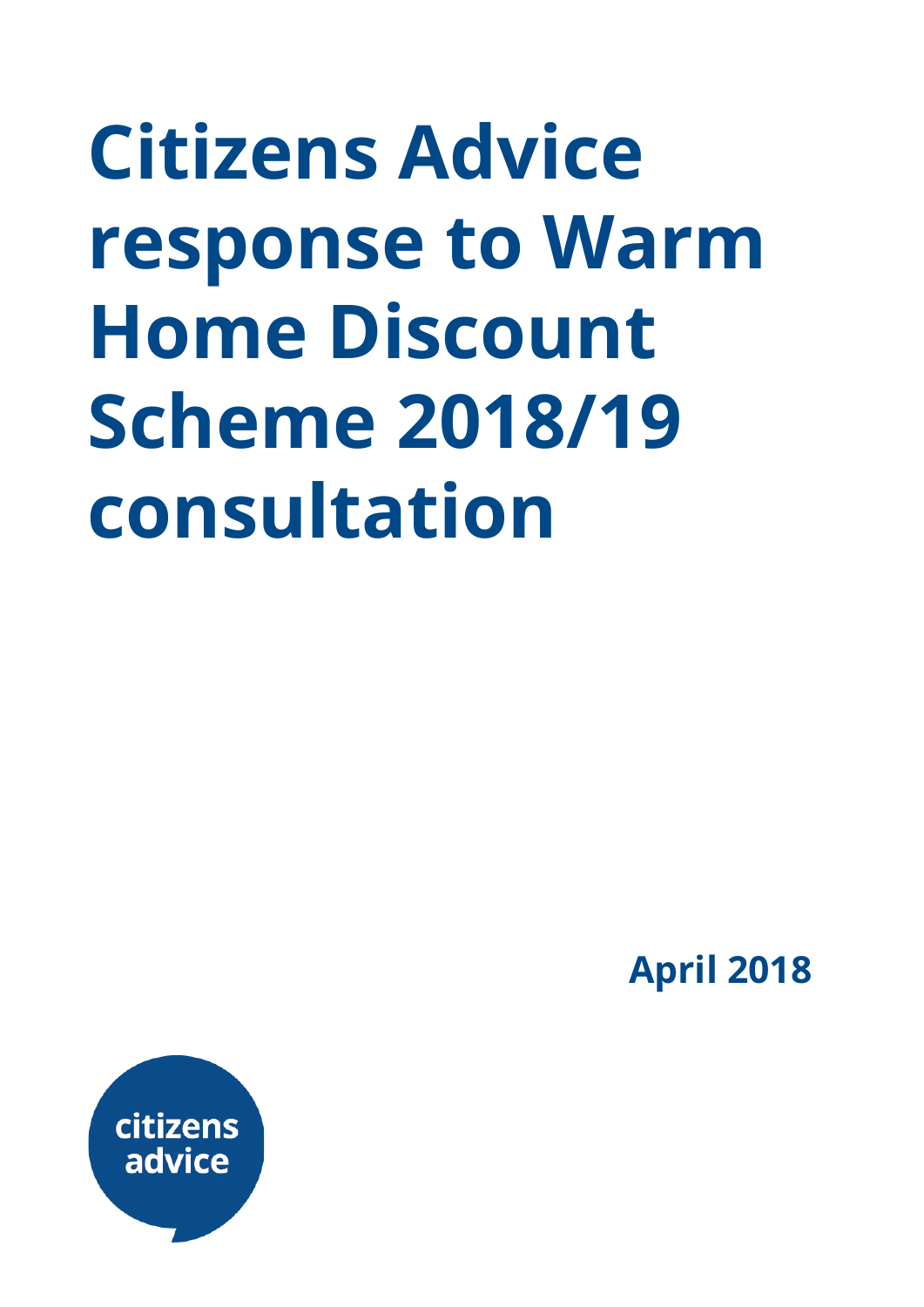# **Summary**

Overall we agree with the proposed approach for this scheme year (2018/19). Given the short timescales to get the scheme up and running, making substantive changes to eligibility and the customer journey would be difficult at this point.

We support the inclusion of financial assistance under the industry initiatives. Providing credit for prepayment customers at their time of need is likely to add much greater value than writing off debt. Our recent research also shows it is likely to benefit the low income and vulnerable households that are the target of this scheme<sup>1</sup>.

We believe the time has come to reconsider the supplier threshold for participating in the scheme. We accept the timescale argument for 2018/19 and also have some sympathy with the desire to protect new entrants from burdensome set up and administration costs. However this exemption significantly distorts competition, acts as a barrier to getting the best deals for low income households, unfairly exempts some households from paying towards the costs of helping the vulnerable and makes the process of deciding if a deal is right more confusing. Also, once data-matching is in place, the arguments based on entry costs should disappear.

These new uses of data also promise to make the scheme much easier for consumers to navigate. The current scheme requires broader group applicants to jump through a series of hoops by a set deadline but without any guarantee of success. A data-matching process would see support brought to those who need it.

We also appreciate that access to more information about a consumer offers the opportunity to target support where it is needed most. We look forward to engaging with the Government's proposals as they are brought forward. However we would be concerned if the changes resulted in some low income families losing a rebate they have come to rely on. We would like the Government to explore ways of providing comprehensive support to all low income and vulnerable households who need it.

<sup>1</sup> Citizens Advice, Switched on: improving support for people who've [self-disconnected](https://www.citizensadvice.org.uk/Global/CitizensAdvice/Energy/PPM%20self-disconnection%20short%20report.pdf), April 2018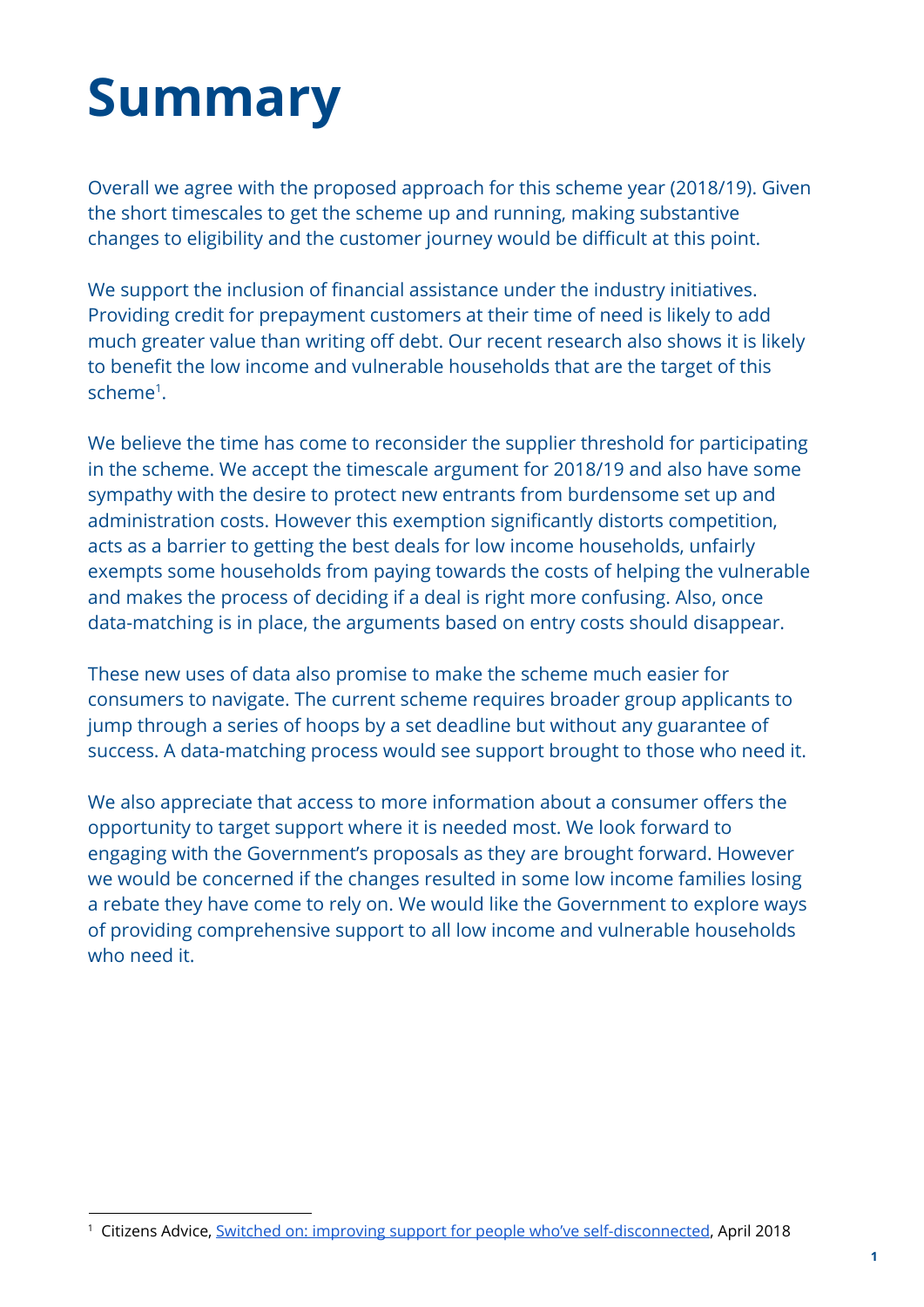# **Consultation questions**

#### **1. Do you agree that the cap on Industry Initiatives spending should increase from £30 million to £40 million in 2018/19?**

Yes if suppliers can identify effective ways to reduce poverty outside of the provision of rebates they should be allowed to fund them.

Industry initiatives are a useful way to target support and to encourage innovative approaches to ensuring it is effective.

However it is vital that suppliers can provide evidence of the impact of these schemes in order to be sure they are more effective than the equivalent number of rebates would have been.

# **2. Do you agree that a Local Authority declaration under ECO Flexible eligibility should count as evidence that a household is "wholly or mainly" in fuel poverty and therefore would be eligible for support under Industry Initiatives?**

Yes we believe the contact that local authorities have with low income vulnerable people in the community means they are well-placed to decide who is most in need of support.

#### **3. Do you agree that the cap on debt write-off should reduce from £12 million to £10 million in 2018/19?**

Debt assistance can be invaluable for helping low income consumers back to a situation in which they can afford their energy again. Our recent research on self disconnection shows that prepayment customers with a debt on their meter are around three times more likely to run out of credit than the average<sup>2</sup>.

However as the consultation document makes clear, there should be other incentives and drivers to ensure suppliers are doing all they can to get customers paying for their energy again. It is therefore likely that spending the money on reducing ongoing bills is likely to provide more added value.

<sup>2</sup> Citizens Advice, Switched on: improving support for people who've [self-disconnected,](https://www.citizensadvice.org.uk/Global/CitizensAdvice/Energy/PPM%20self-disconnection%20short%20report.pdf) April 2018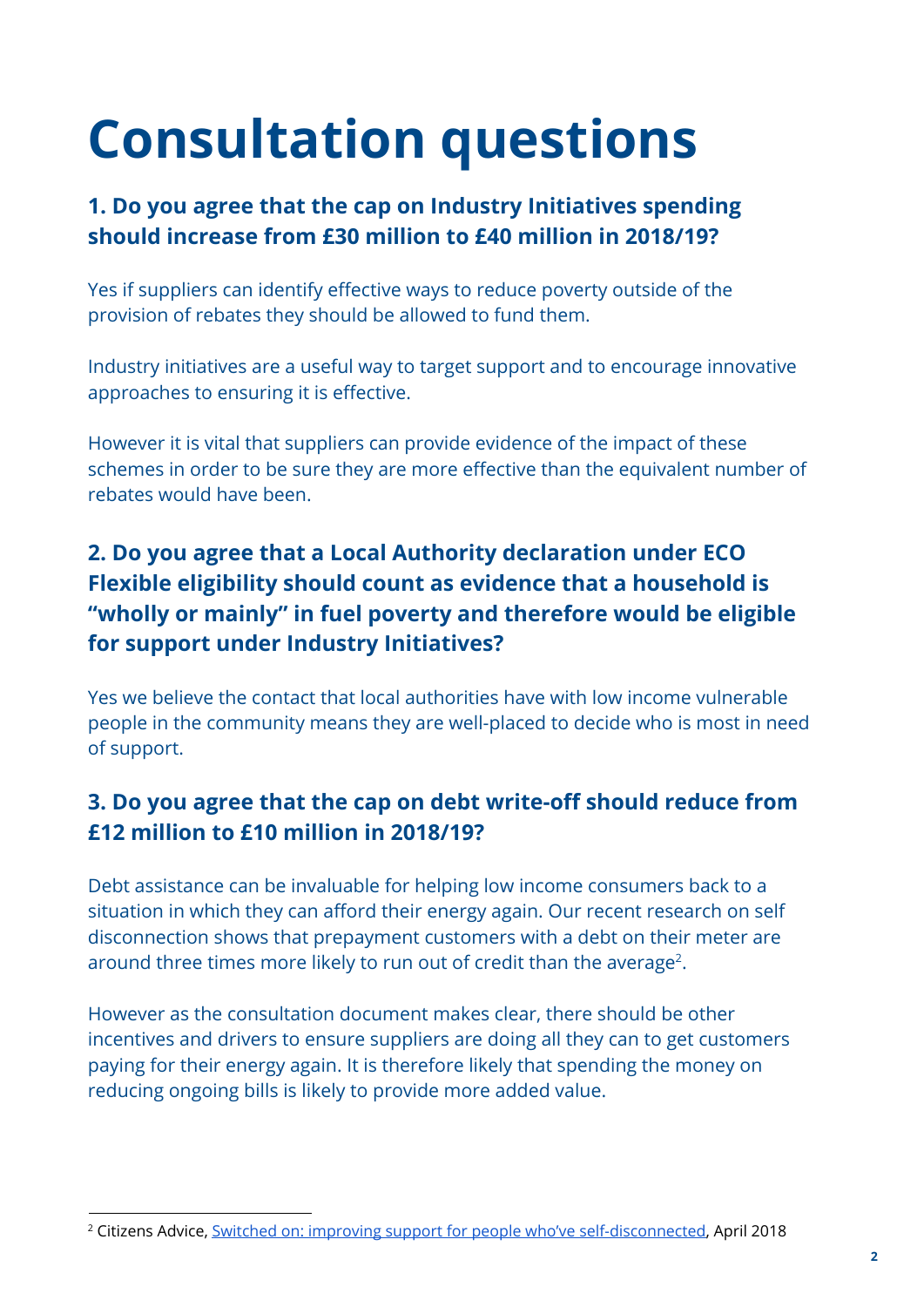We would also like to be sure that where debt is being written off, every effort is made to engage the customer in debt advice so that the assistance has a more holistic and durable impact on the customer's situation.

#### **4. Do you agree that the cap on debt write-off should continue to reduce by 5% in each subsequent scheme year?**

We are supportive in principle of further reductions to the cap but an assessment of the effect of reducing the cap should be made before committing to them.

We are also concerned that reducing it to zero would prevent debt write-off being offered in those circumstances where it would be the most effective intervention.

# **5. Do you agree that Government should expand the list of activities allowed under Industry Initiatives to include the provision of financial assistance with energy bills, including rebates, to households that are particularly at risk of fuel poverty?**

Yes - we would like to see more suppliers providing fuel vouchers and emergency credit to prepayment customers under this scheme. Our recent research found that 88% of households who could not afford to top up contained a child or someone with a long term health condition and 87% were in receipt of benefits. This suggests that those receiving to help keep prepayment meters topped up will largely be the low income vulnerable households who are the target of the scheme.

#### **6. Do you agree that spending on the provision of financial assistance with energy bills should be capped at £5m, or 12.5%, of industry initiatives spending? If you think an alternative cap should be set, please provide your reasons.**

Providing financial assistance for prepayment customers could have a very direct effect on keeping the heating and the lights on in the homes of low income and vulnerable people. For this reason, if a cap is to be considered, we think it should be set higher than £5m. We estimate that around 140,000 households are going without energy each year because they can't afford to top up their PPM. If the assistance was made equivalent to the normal rebate, as proposed below, £5m would help just 35,000 of these families. The more innovative part of the industry initiatives could be protected by setting an overall cap for both debt write-off and financial assistance at for example 40% with a tighter cap for debt write-off alone.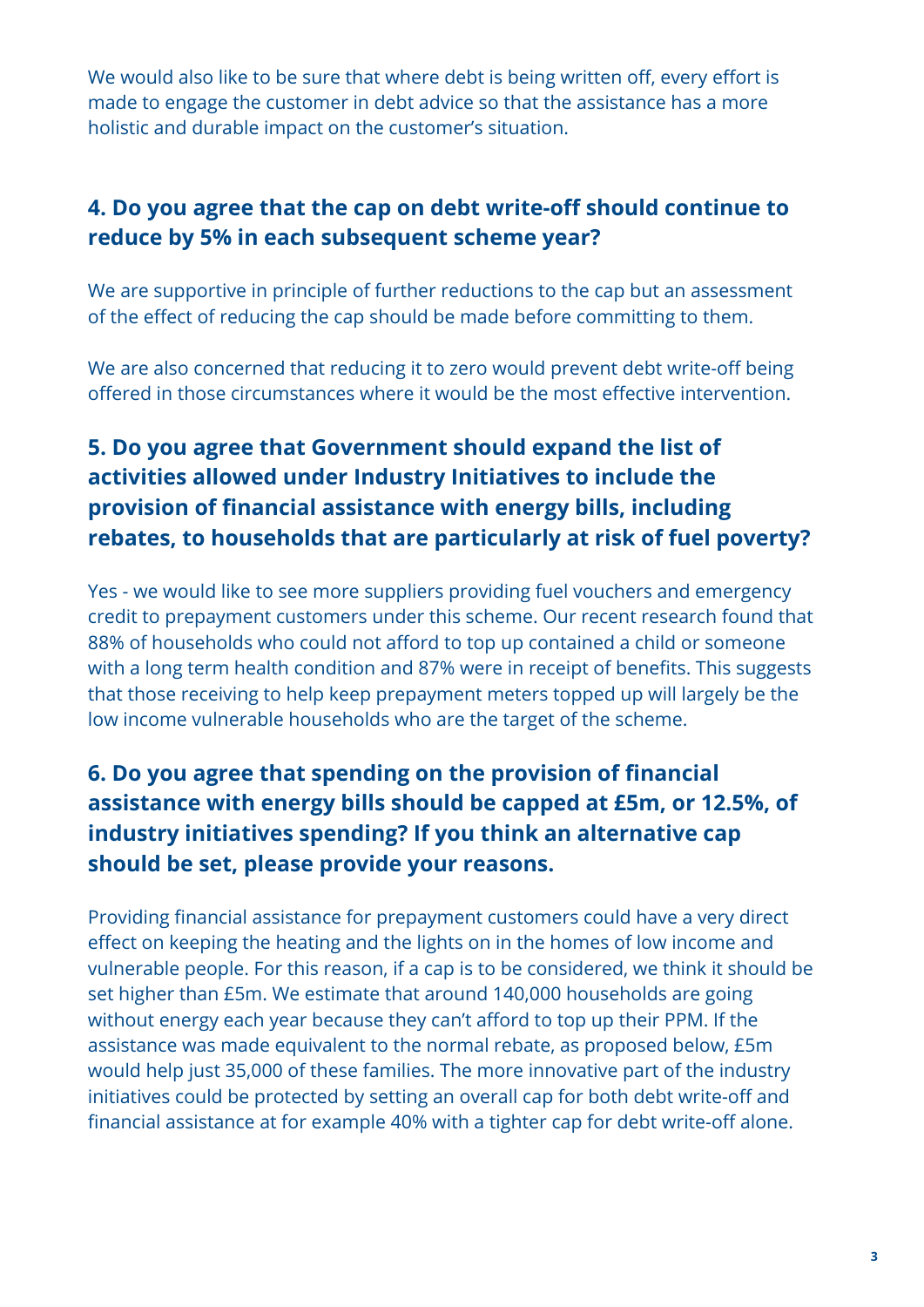## **7. Do you agree that financial assistance with energy bills per household should be equivalent to the amount of the WHD rebate (£140)?**

As a default, a similar level seems a fair and equitable approach. However we are encouraging suppliers to tailor their support to the needs of the individual. In terms of providing credit for PPM customers, the amount someone needs should be based on their consumption. Smart meters will give suppliers the ability to make accurate estimates of usage.

Where possible we would like to see assistance tailored to the circumstances of the household so for example, larger families in inefficient homes would receive more support than some living alone in a well insulated apartment.

# **8. Do you agree that Government should issue Regulations covering the scheme until 2020/2021 with the proposed review clauses?.**

Yes, this approach would give more reassurance over continuity of the scheme and seems a more efficient use of the legislative process. However we would want to be sure that this would not reduce the opportunity to change the scheme or to scrutinise changes proposed by government.

#### **9. Do you agree that the Core Group eligibility criteria should be retained in 2018/19 for those people in receipt of Pension Credit Guarantee Credit?**

Yes, given the timescales involved to get the support to those who need it and the current lack of a data-matching process.

#### **10. Should the Government consider further reform to the Core Group eligibility in future?**

We agree that the process of applying could be made much simpler. Our advisers tell us that for the broader group, the discount is difficult and time-consuming for people to access with no guarantee of success. These application requirements are likely to act as a barrier to support for some vulnerable customers who need help the most.

Data-matching provides an opportunity to build the support around the customer and one that should not be missed.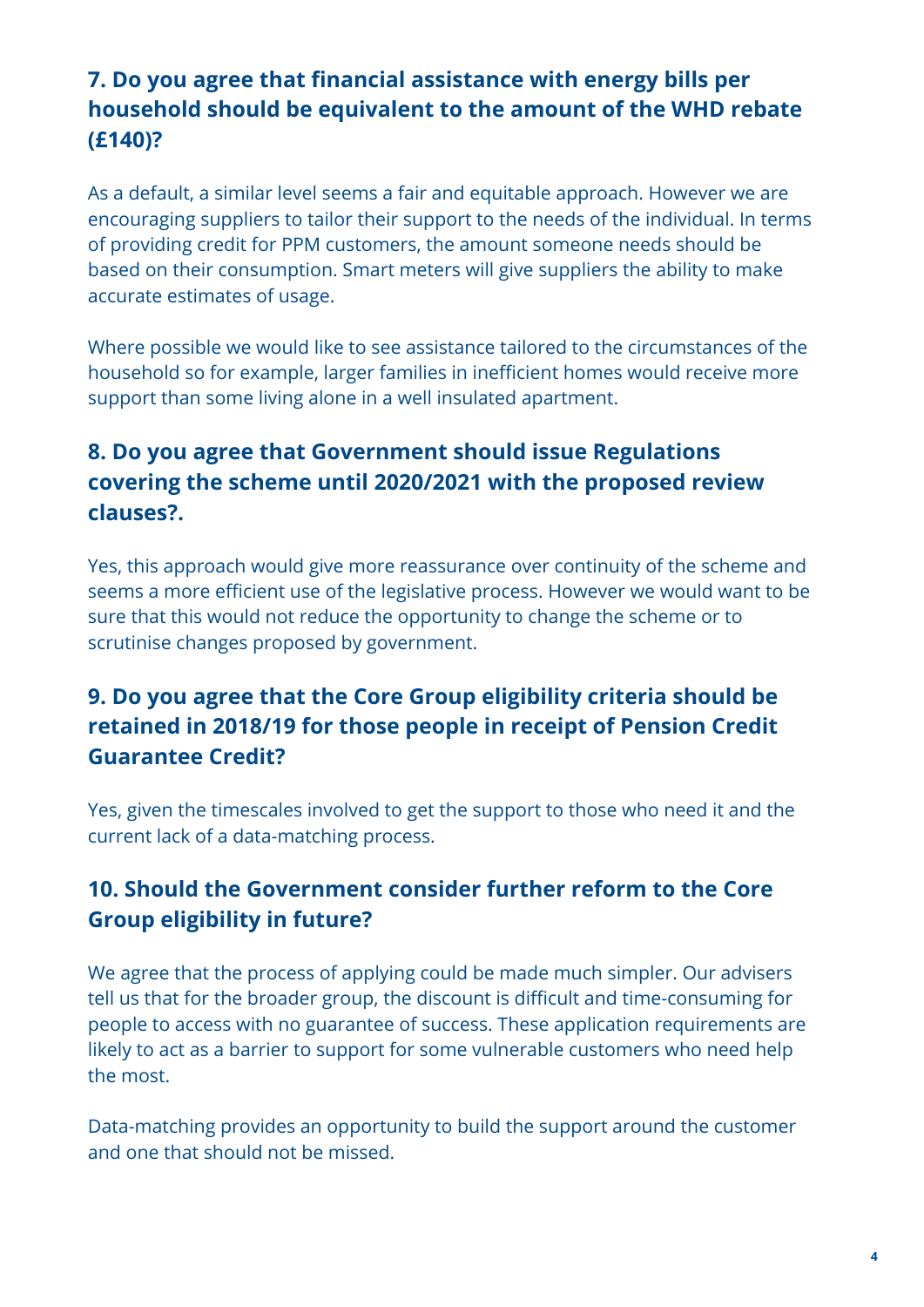While the process needs improving and we agree that those with higher costs should receive more support we would have concerns if the new approach meant that the rebate was taken away from low income vulnerable households who have come to rely on it.

We think the government should explore ways to provide more help so that the system is made to work for consumers without creating a hole in already very stretched household budgets.

**11. Do you agree that we should amend the Broader Group standard criteria to include UC recipients in work or self-employed with monthly net earnings not exceeding £1,349, and maintain the other qualifying criteria (i.e. in receipt a limited capability for work element, or a disabled child element, or parental responsibility for a child under the age of 5)?**

Yes. Those on low incomes are much more likely to be in fuel poverty regardless of employment status.

# **12. Do you agree that we should amend the Broader Group standard criteria for 2018/19 to include ESA recipients who are in a Work-Related Activity Group, and UC recipients in the Limited Capability for Work (LCW) group?**

Yes.

#### **13. Do you agree that the standard criteria for the Broader Group cover the right benefits and take the right approach across the benefits covered, but with the potential for reform from 2019/20?**

Yes, given the timescales involved to get this support to those who need it. We agree with the ambition to reform the criteria as well as the scheme as a whole in the coming year. It is important changes and the data-matching to facilitate them, are put in place as soon as possible to ensure those who need help are able to access it.

#### **14. Do you agree that the value of the rebate should be £140 in 2018/19?**

Yes, given the timescales involved to get this support to those who need it. However the review that is being proposed for this year should consider how to provide more support according to needs of the household.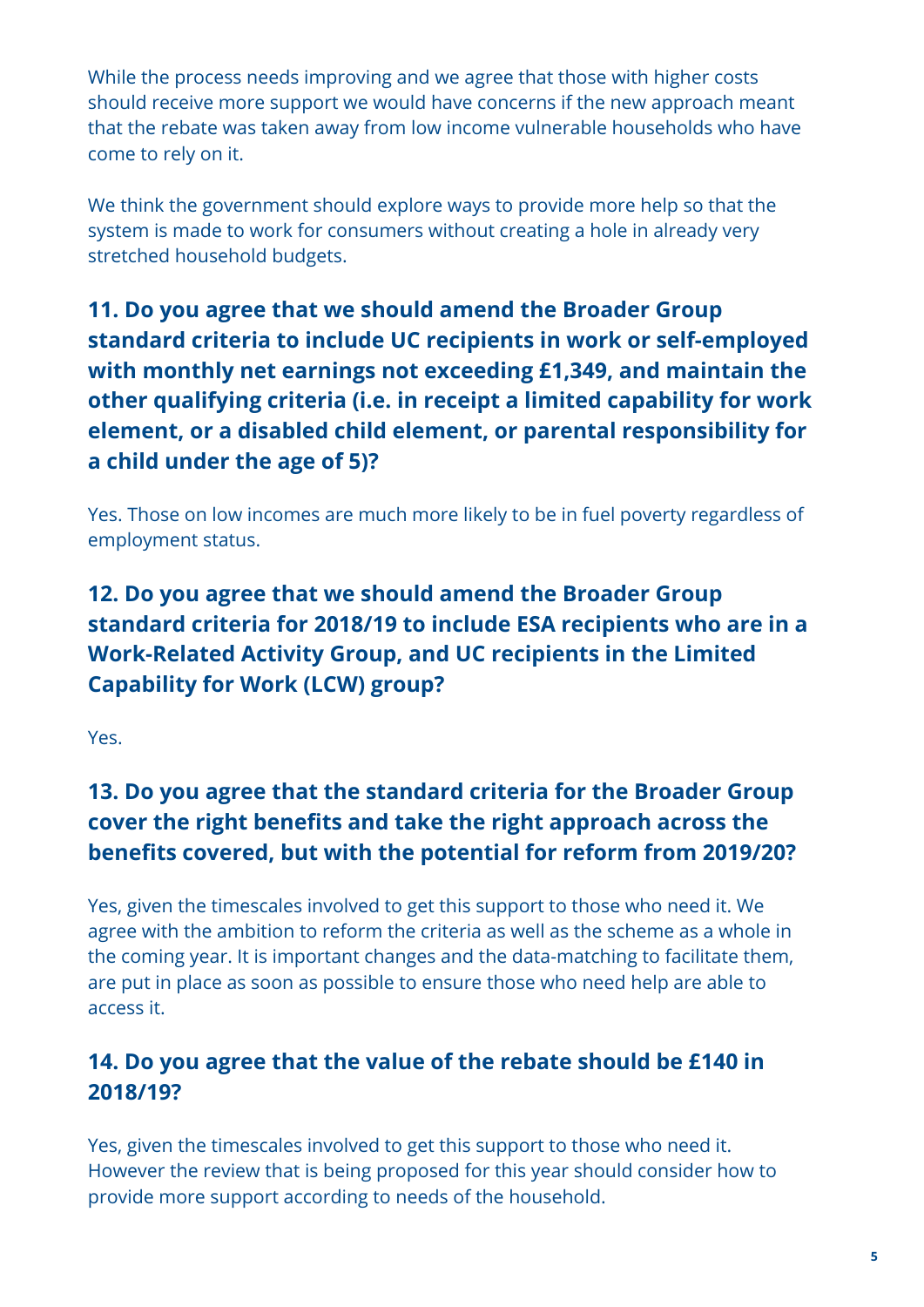#### **15. Do you agree with the current supplier obligation threshold?**

The current threshold of 250,000 customers has been made to look outdated by changes in the market. At the time the small supplier exemption was introduced in 2011, the Big 6 accounted for over 99% of the household market. Today, that figure has fallen to around 80%<sup>3</sup>, and it is likely to fall further in the coming years based on current trends. A consequence of this is that the coverage of the exemption has broadened. Around 8% of customers - ~1-in-12 - are with suppliers who are not obligated to offer the WHD.

This is likely to be having a range of negative effects on both competition and social equity - with particular harm being felt by consumers who are eligible for the WHD.

The WHD is one of three policy cost exemptions (along with ones relating to the Energy Company Obligation and Feed in Tariffs) that small suppliers benefit from. The value of these three exemptions in combination is around £51/year in avoided policy costs<sup>4</sup>, which are likely to flow through to those suppliers offering lower tariffs. This has a range of consequences.

Firstly, that best buy tables may not reflect the underlying efficiency of businesses, and may be dominated by those who have exemptions rather than those who are the leanest. This uneven playing field may result in perverse incentives on the non-exempt - eg that they may either choose to exit the acquisition market because they cannot compete with these subsidised prices, or that they may allocate more costs to their sticky customers in order to try and compete against these subsidised deals. Indeed, there is some evidence that the latter is happening, with the CMA's energy market investigation finding clear evidence that the premiums sticky customers were paying over acquisition deals has increased markedly in recent years.<sup>5</sup>

The existence of exemptions may also have perverse consequences for the growth patterns and long term sustainability of supply businesses. Several have told us that their decisions on when to conduct marketing campaigns have been influenced by whether they would be likely to hit the exemptions threshold. We have even seen examples of suppliers consciously deciding to shrink to try and get back below the exemption threshold.<sup>6</sup> Several mid tier suppliers who are now above the exemption threshold have suggested to us that the exemptions threaten the long term prospects of their businesses as there is little prospect that they can compete in best buy tables without the benefit of either the policy cost exemptions of the

<sup>&</sup>lt;sup>3</sup> See 'Electricity supply markets shares by company (domestic)' and 'Gas supply market shares by company (domestic),' Ofgem. <https://tinyurl.com/ycm2bsow>

<sup>4</sup> 'Controlling the consumer funded cost of energy policies: the Levy Control Framework,' National Audit Office, 18 October 2016.

<sup>&</sup>lt;sup>5</sup> See, eg, Figure 8.25 on page 412 of its final report, which shows the premium paid by standard variable tariff customers over acquisition deals expanding from less than £100 in 2009 to over £300 in 2016.

<sup>&</sup>lt;sup>6</sup> For example, Flow Energy. <https://tinyurl.com/y7pvncfz>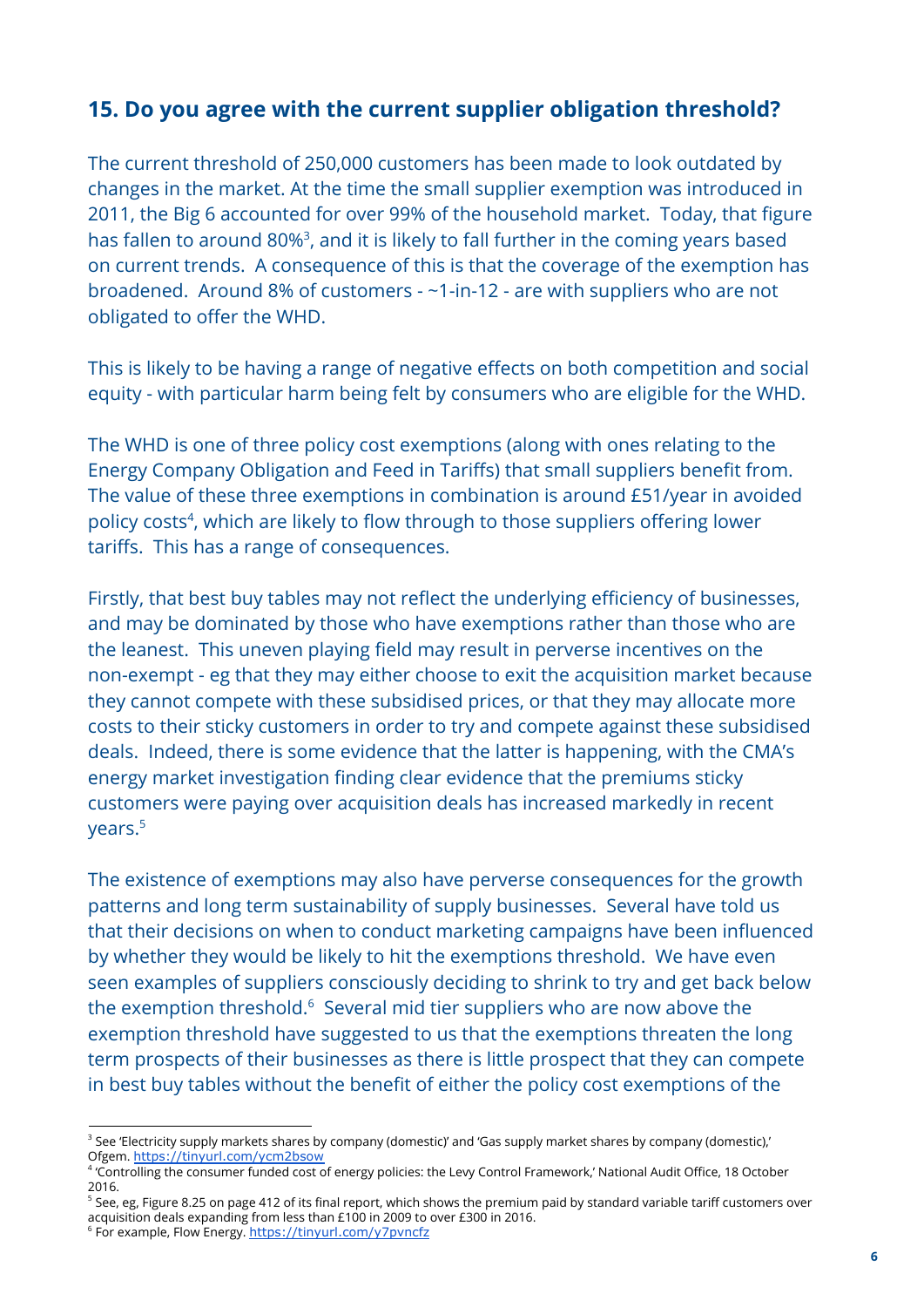small suppliers, or the sticky customer base of the Big 6. This should concern BEIS, because today's growing small suppliers should be tomorrow's mid-sized suppliers. If the latter see their prospects as being actively undermined by the presence of exemptions, then the sustainability of the market model for entry and growth appears flawed.

Crucially, the presence of the exemptions means that many of the best deals on the market are not available to consumers who need the WHD, because they are offered by exempt suppliers. This is an entirely perverse outcome, because it makes it harder for vulnerable consumers - for those who would most benefit from shopping around to reduce their bills - to access the marketplace. Policy should be seeking to encourage those consumers to switch more, not switch less. It also complicates advice provision and price comparison.

Finally, the policy cost exemption is morally questionable on two core grounds. Firstly, because it allows some consumers to be exempt from paying to tackle fuel poverty - and pushes that responsibility on to others. Tackling poverty is a challenge that faces the whole of society, and it is not clear why some should be exempt. Secondly, because the exemption is most likely to benefit those who need it the least. We know from the CMA energy market investigation that more affluent, less vulnerable, customers are more likely to shop around.<sup>7</sup> As a consequence, they are more likely to be with exempt suppliers. This results in the perverse outcome whereby those most able to bear the burden of policy costs are also those most likely to avoid that burden.

We would therefore like to see BEIS move towards the complete removal of the small supplier exemption from providing the WHD (and also FITs and ECO).

We accept the short term arguments - it is unlikely that smaller suppliers could make a reliable and accessible offer in this scheme year.

However once data-matching has reduced the entry costs almost entirely we would expect all suppliers to be contributing to this scheme next year. These smaller suppliers often offer the best deals in the market. By exempting them from the scheme we are asking low income vulnerable households to forgo the much needed support in order to fully participate in the market.

#### **16. How do you think we should deal with the circumstances described above in order to provide a quality, fair service to households?**

We agree with the proposed approach - suppliers who fall below the threshold should still be expected to meet their obligations from the previous year where

 $7$  'Appendix 9.1: CMA domestic customer survey results,' 24 June 2016.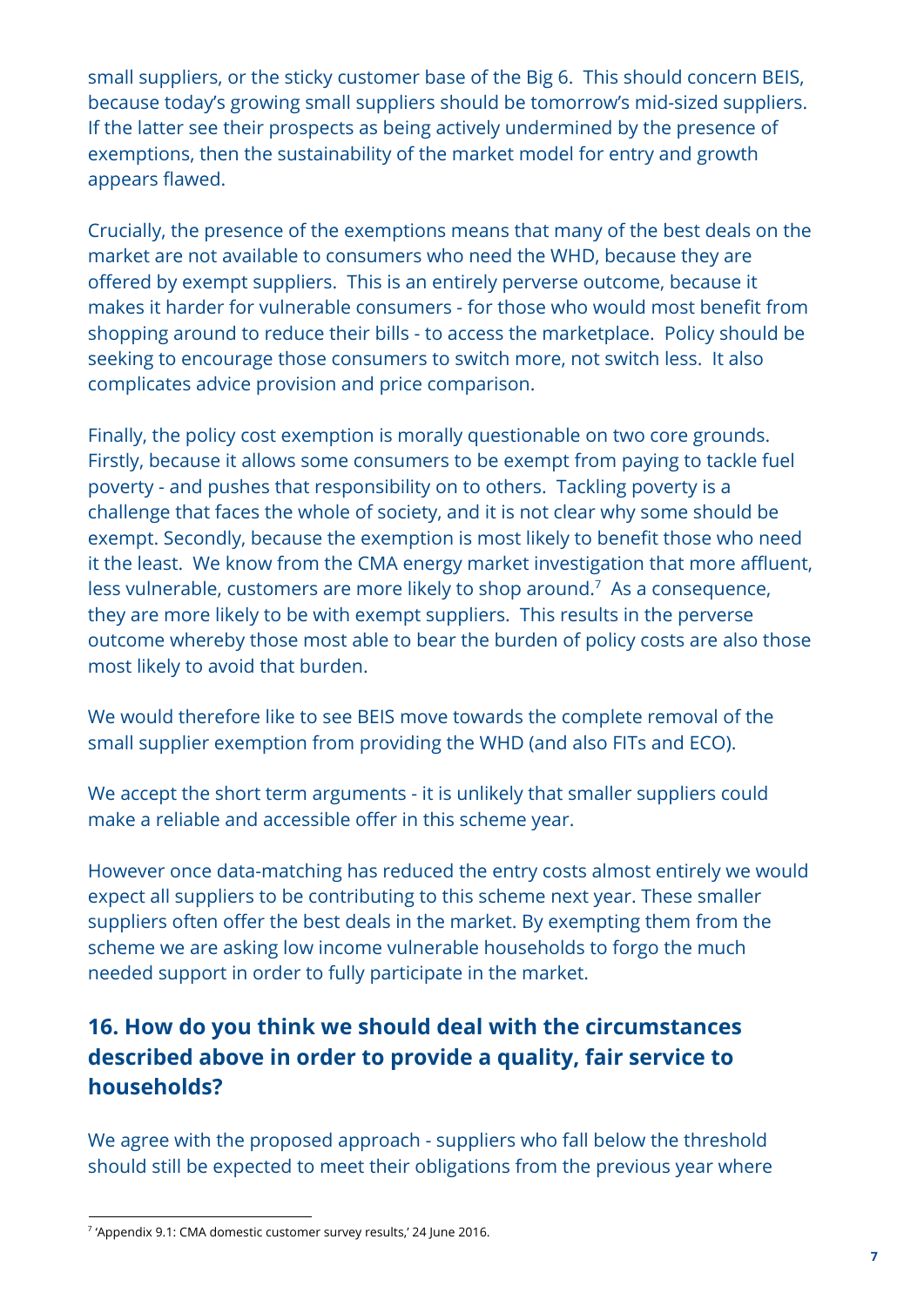these are outstanding due to a failure of the process. These suppliers should notify customers when they no longer offer the rebate.

#### **17. Do you agree that the 2018/19 scheme year should end in March 2019?**

We agree that it is important that rebates are delivered in the winter months when they are needed most. However for industry initiatives that involve other help with reducing bills we believe more flexibility on project end dates would compensate for the later start and, by providing more lead-in time, may well increase the effectiveness of those interventions rather than reduce it.

#### **18. Do you agree that if suppliers spent up to 5% more than their non-core obligation in Scheme year 7 of the scheme, then their non-core obligation should be reduced by a corresponding amount in 2018/19?**

Yes we agree with the continuation of this arrangement within the proposed limits. However we would note that if obligations are regularly being oversubscribed this adds to the case for more comprehensive support for these households.

#### **19. Do you foresee any issues or risks associated with allowing suppliers to start Industry Initiative activities before the regulations are in place?**

We do not see any significant risks, particularly for schemes that have been running in previous years and have been judged to meet requirements. For new and innovative schemes it will be important that an assessment is made as soon as possible in order to ensure the projects are aligned to the aims of the scheme.

#### **20. Do you agree that the deadline for suppliers to submit a request to Ofgem to transfer some of their non-core obligation to Industry Initiatives is set to three and a half months before the end of the scheme year?**

This seems a sensible approach and gives suppliers assurance around timescales for such applications.

#### **21. Do you agree that any undelivered rebates in scheme year 7 should be added to a suppliers' non-core obligation in 2018/19?**